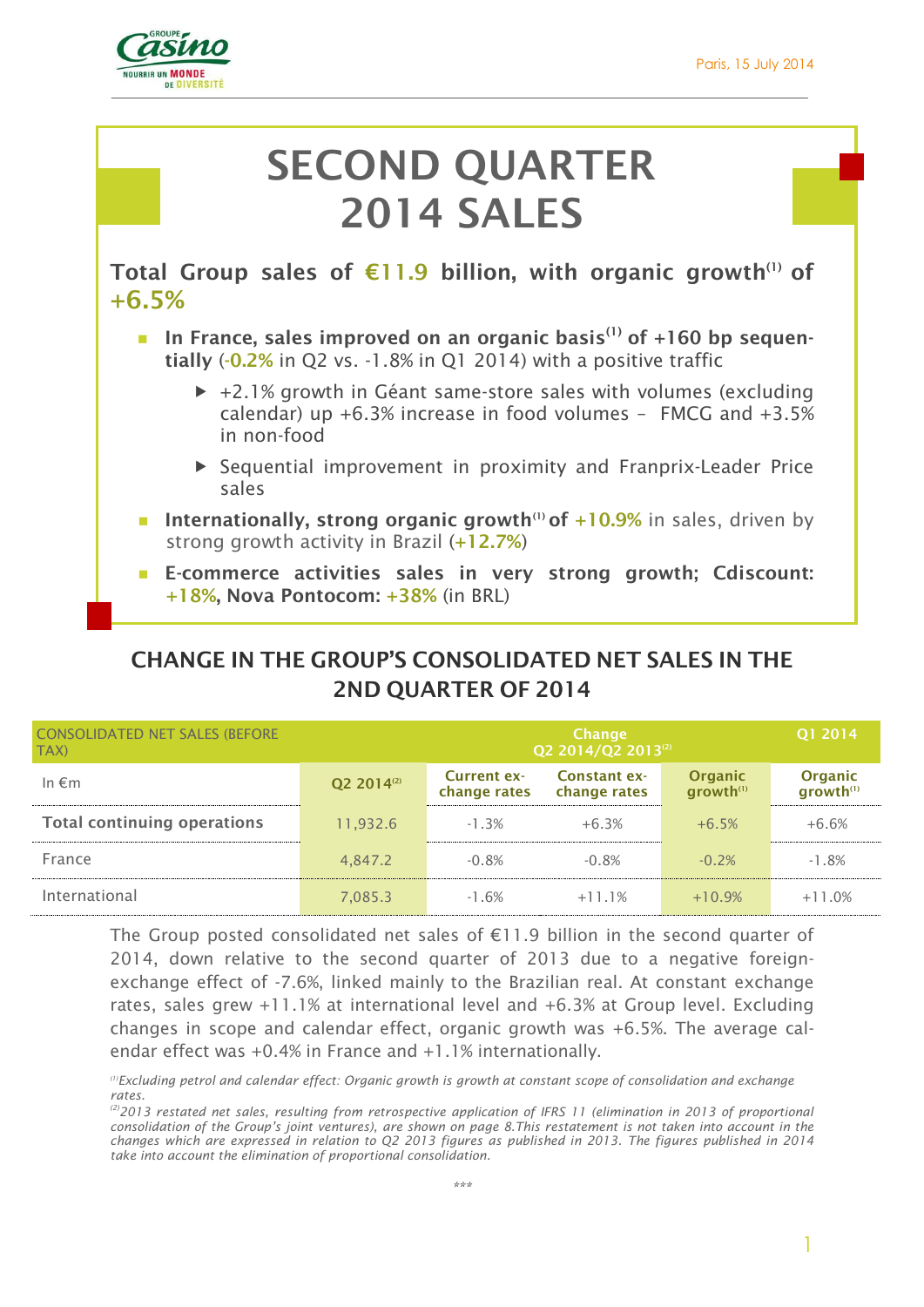

## **FRANCE: GROWTH IN GÉANT FOOD SALES (+3% EXCLUDING CALENDAR EFFECT) AND SUBSTANTIAL IMPROVEMENT IN NON-FOOD VOLUMES POSITIVE TRAFFIC**

Total sales in Q2 stood at  $\epsilon$ 4,847 million. The organic growth (1) improved by +160 bp sequentially (-0.2% vs. -1.8% in Q1 2014).

- Same-store sales excluding petrol at the **Géant** hypermarkets grew by 2.1% (+1.1% vs. -0.1% in Q1 2014 excluding calendar effect) buoyed by strong growth in volumes (+6.3% in food – FMCG) and traffic (+2.1%). Food sales grew by +3%. Non-food volumes were up by +3.5%.
- **Casino Supermarket** same-store sales, reflecting the price cuts, marked an improvement relative to Q1 2014. Traffic was positive.
- **Monoprix** sales remained almost stable despite the 9 p.m. closing time for some stores, which had a -0.8% impact on same-store sales.
- **Convenience stores** sales recorded a sequential improvement.
- **Franprix-Leader Price** organic<sup>(1)</sup> sales improved sequentially (-2.9% in Q2 vs. -5.3% in Q1 2014). Sales were still affected by the price cuts at Leader Price where traffic turned positive in lune.

#### **INTERNATIONAL: CONTINUED STRONG ORGANIC GROWTH (1) DRIVEN IN PARTICULAR BY BRAZIL**

International subsidiaries posted another quarter of strong organic growth at **+12%**. Same-store sales increased by +**8.1%** (+7% excluding calendar effect).

- Latin America posted very strong organic growth of +13.7% (+12.3% excluding calendar effect) thanks to strong same-store performances and **GPA's** expansion in **Brazil**. Food organic sales of GPA (at constant exchange rate) grew **+15%. Exito's** promotional operations were also a success.
- Organic growth <sup>(1)</sup> in Asia remained strong at +5.1% despite the macroeconomic and political situation in **Thailand**.

Converted into euro, total sales were slightly down, with a less negative foreign exchange effect than in Q1 2014 (-12.7%).

## **VERY STRONG GROWTH E-COMMERCE ACTIVITIES SALES; CDISCOUNT: +18%, NOVA PONTOCOM: +38% (IN BRL)**

\*\*\*

*(1) Excluding petrol and calendar effect*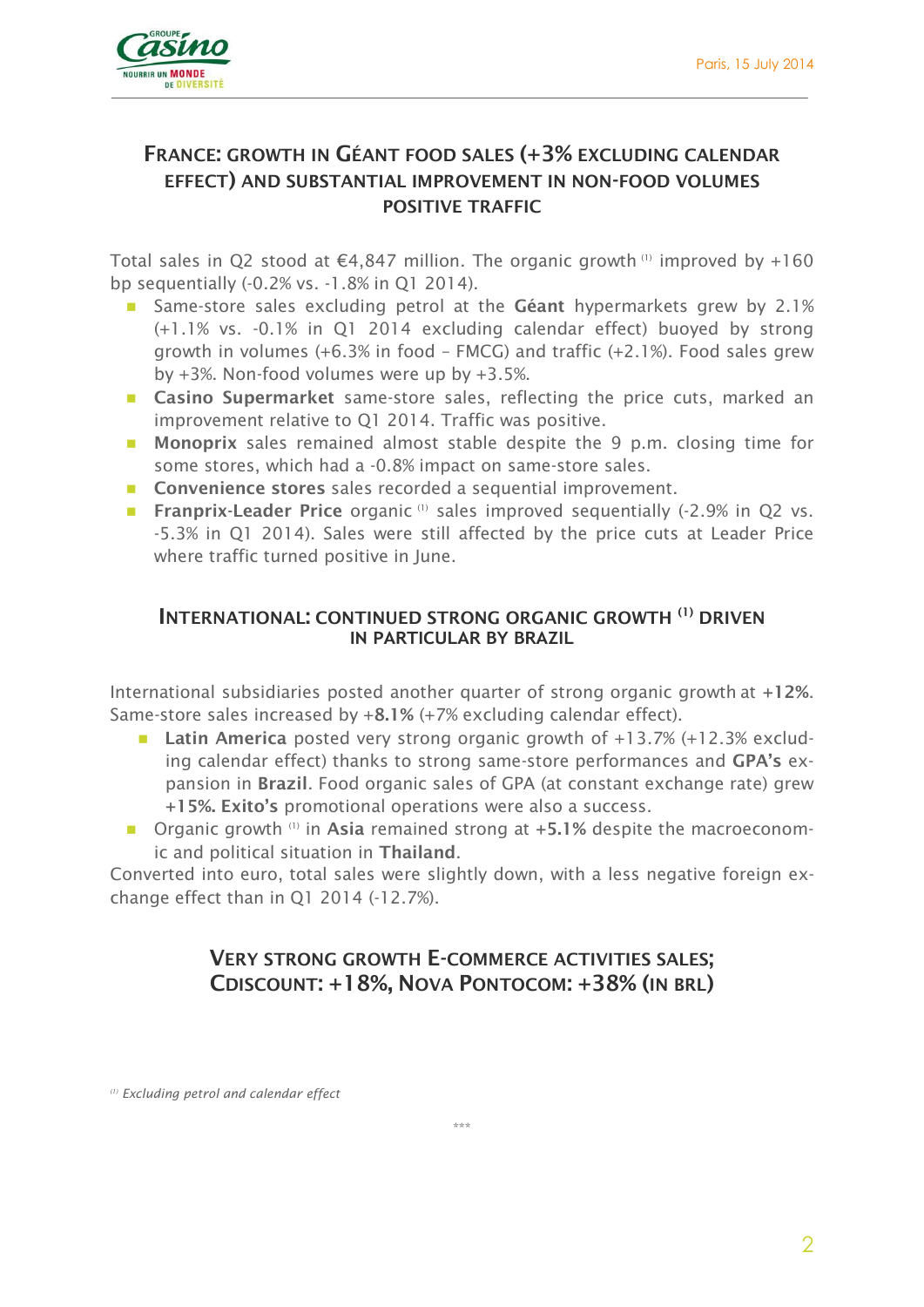

## **FRANCE: BANNERS' PERFORMANCE – Q2 2014**

Sales in France stood at **€4,847 million** in Q2 2014, down 0.8%.

| <b>SALES GROWTH</b>           |                        |         | <b>Total growth</b> | Organic<br>growth <sup>(1)</sup> | Organic growth<br>(1) |
|-------------------------------|------------------------|---------|---------------------|----------------------------------|-----------------------|
| $(in \in m)$                  | O2 2013 <sup>(2)</sup> | O2014   | O <sub>2</sub> 2014 | O <sub>2</sub> 2014              | Q1 2014               |
| Net sales before tax - France | 4,886.2                | 4,847.2 | $-0.8%$             | $-0.2%$                          | $-1.8%$               |
| o/w Géant Casino hypermarkets | 1,148.5                | 1.157.9 | $+0.8%$             | $+1.1%$                          | $+0.1%$               |
| o/w Casino supermarkets       | 849.4                  | 839.0   | $-1.2%$             | $-0.8%$                          | $-2.9%$               |
| o/w Proximity stores          | 348.3                  | 333.7   | $-4.2%$             | $-4.2%$                          | $-6%$                 |
| o/w Franprix - Leader Price   | 1,130.2                | 1,101.5 | $-2.5%$             | $-2.9%$                          | $-5.3%$               |
| o/w Monoprix                  | 1,013.4                | 1,009.6 | $-0.4%$             | $-0.6%$                          | $+0.6%$               |

| <b>CHANGE IN SAME-STORE SALES,</b><br><b>EXCL. PETROL</b> |           |                            | <b>Excluding calendar effect</b> |           |
|-----------------------------------------------------------|-----------|----------------------------|----------------------------------|-----------|
| $(in \in m)$                                              | Q2 2014   | Q2 2014<br>calendar effect | Q2 2014                          | Q1 2014   |
| Géant Casino hypermarkets                                 | $+2.1%$   | $+1.0\%$                   | $+1.1%$                          | $-0.1%$   |
| Casino supermarkets                                       | $-1, 2\%$ | $+0.9\%$                   | $-21\%$                          | $-2.5%$   |
| Franprix                                                  | $-3.0\%$  | $-0.9\%$                   | $-21\%$                          | $-3, 7\%$ |
| Leader Price                                              | $-8.8\%$  | $-0.2\%$                   | $-8.6%$                          | $-9%$     |
| Monoprix                                                  | $-1.0\%$  | $+0.2\%$                   | $-1, 2\%$                        | $-0.8%$   |

*(1)Excluding petrol and calendar effect*

*(2)2013 restated net sales, resulting from retrospective application of IFRS11(elimination in 2013 of proportional consolidation of the Group's joint ventures), are shown on page 8.This restatement is not taken into account in the changes presented in this table which are expressed in relation to Q2 2013 figures as published in 2013. The figures published in 2014 take into account the elimination of proportional consolidation.*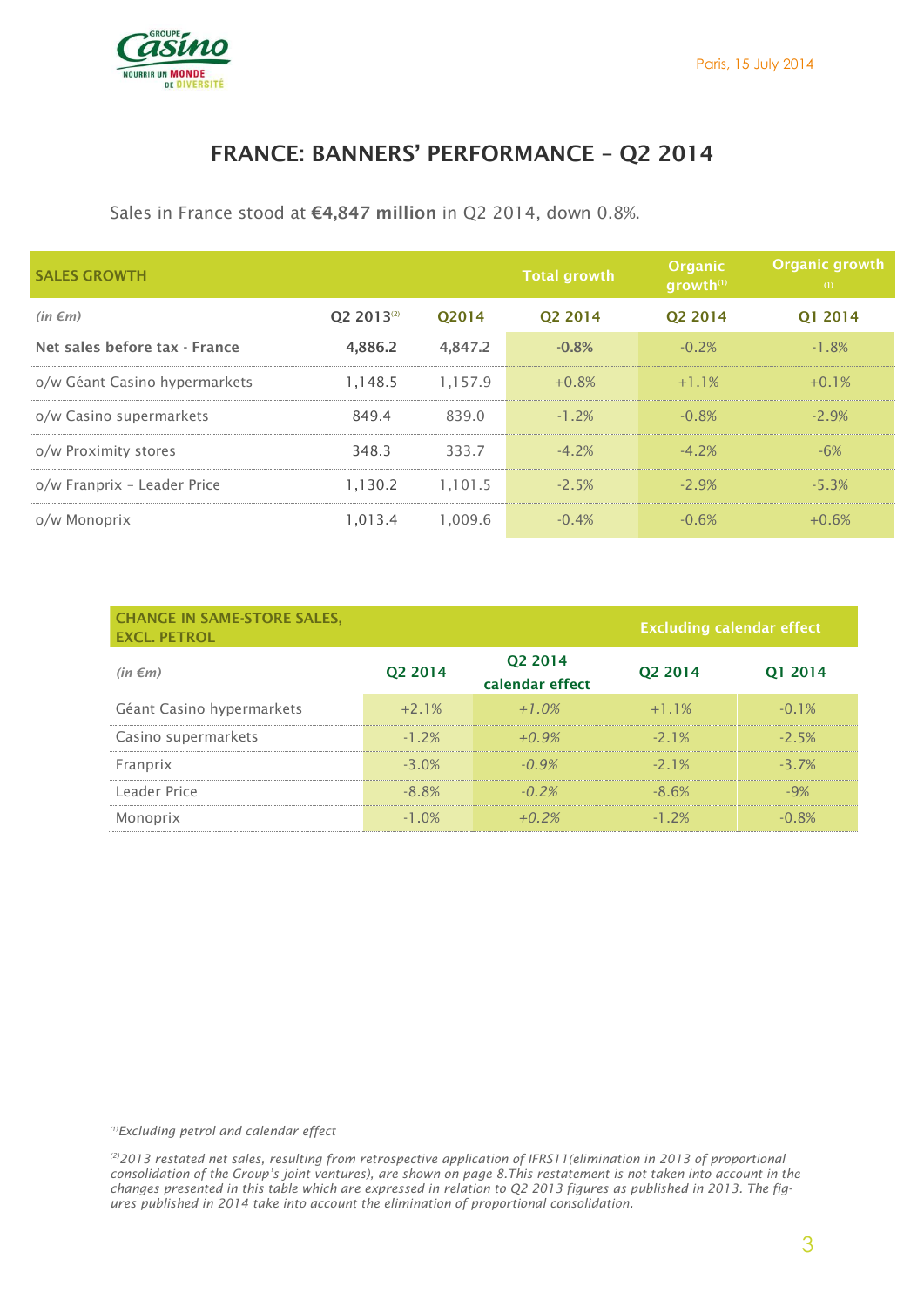

#### **Géant Casino**

**Géant** same-store sales excluding petrol grew by +2.1% in Q2 2014, marking an improvement relative to Q1 (+1.1% vs. -0.1% excluding calendar effect). Volumes and traffic continued to grow and are now up compared with the same period in 2012.

Same-store food sales grew by +3% excluding calendar effect buoyed by strong growth in volumes (+6.3%). Non-food volumes increased strongly relative to Q1 2014 (+3.5% vs. -1.1%).

#### **Casino Supermarkets**

Same-store sales at **Casino Supermarkets** continued to be affected by the price cuts. They were down -1.2% (-2.1% excluding calendar effect), in improvement relatively to Q1. Traffic increased.

#### **Convenience stores**

The sales performance of **Convenience** stores improved sequentially (-4.2% vs. -6% in Q1 2014) boosted by a better traffic. The banner successfully continued with the openings of franchised stores and accelerated its conversion of existing stores to the new formats.

#### **Franprix – Leader Price**

Same-store sales<sup>(1)</sup> at **Franprix** improved sequentially in Q2 2014 (-2.1% vs. -3.7% in Q1 2014). The banner has completed the rollout of its loyalty card throughout its store network.

Same-store sales<sup>(1)</sup> at Leader Price were down -8.6% (vs. -9% in Q1). The sales trend reflects the full impact of the price cuts implemented since the end of 2013. Volumes increased gradually during the quarter and traffic turned positive in June.

Total sales of **Franprix-Leader Price** improved sequentially in the second quarter (-2.5% vs. -4.4% in Q1 2014).

#### **Monoprix**

Total sales at **Monoprix** stores remained almost stable in Q2 2014 despite the 9 p.m. store closing time for some stores, which had a -0.8% impact on same-store sales. The trend in food volumes remained satisfactory and textile performed well. Expansion continued at a dynamic pace with the opening of 6 integrated stores and 6 franchised stores.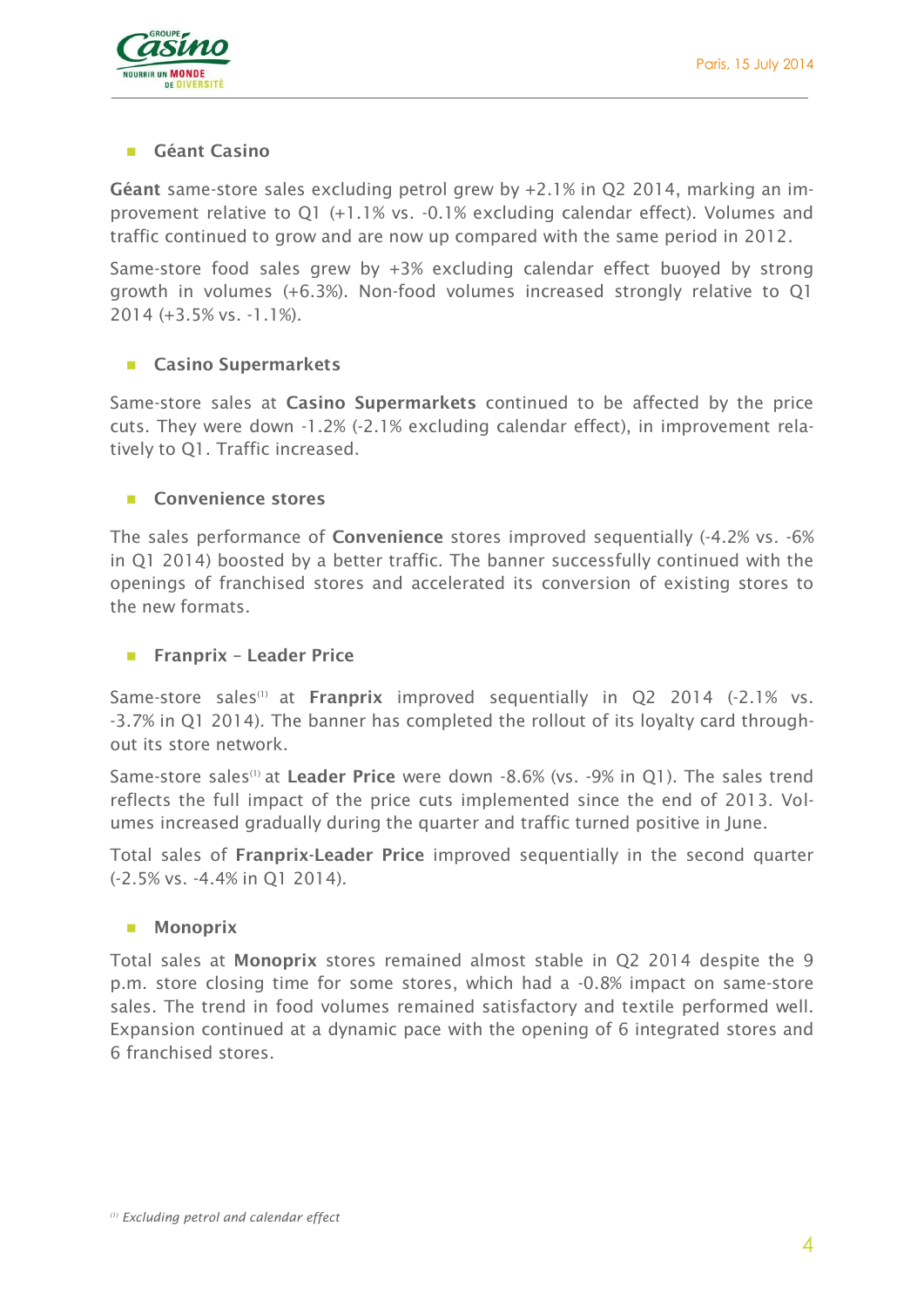

## **INTERNATIONAL: PERFORMANCE OF INTERNATIONAL SUBSIDIARIES IN THE SECOND QUARTER OF 2014**

International **organic growth** was very strong at **+12%**.

Changes in **average exchange rates** had a negative effect of **-12.7%** compared with -18.4% in Q1 2014.

### **Growth in international sales in the 2nd quarter of 2014**

|                                 | <b>Total growth</b> | <b>Organic</b><br>growth excl.<br>petrol | Organic growth<br>excl. petrol and<br>calendar effect | Same-store<br>growth excl. pet-<br>rol | Same-store<br>growth<br>excl. petrol and<br>calendar effect |
|---------------------------------|---------------------|------------------------------------------|-------------------------------------------------------|----------------------------------------|-------------------------------------------------------------|
| Latin<br>America <sup>(2)</sup> | $-0.7%$             | $+13.7%$                                 | $+12.3%$                                              | $+10.0\%$                              | $+8.6%$                                                     |
| Asia                            | $-7.6\%$            | $+4.3%$                                  | $+5.1%$                                               | $-2.3%$                                | $-1.5%$                                                     |

In Latin America, same-store sales<sup>(1)</sup> grew by +8.6%. Organic growth excluding petrol was up to +13.7% compared to Q1 (+12.3% excluding calendar effect).

#### **GPA**

In Brazil, **GPA** posted +9.8% growth in same-store sales excluding petrol (+8.7% excluding calendar effect).

At GPA, same-store sales of **food banners** posted a strong growth excluding petrol effect of +8.5% (+6.5% excluding calendar effect) and **+15%** in organic (at constant exchange rate), boosted by the strong performance of the supermarkets and very strong performance of Assaí.

Viaverejo same-store sales were up by +6.4% (vs. +3.8% in Q1 2014).

GPA continued its expansion in the second quarter, with the opening of 25 stores and in particular the first Minuto Pão de Açúcar (convenience format).

*<sup>(1)</sup> Excluding petrol and calendar effect*

*<sup>(2)</sup> Changes calculated with Q2 2013 net sales as published; 2013 net sales adjusted for retrospective application of IRFS 11 (elimination of proportional consolidation of the Group's joint ventures) are shown on page 8.*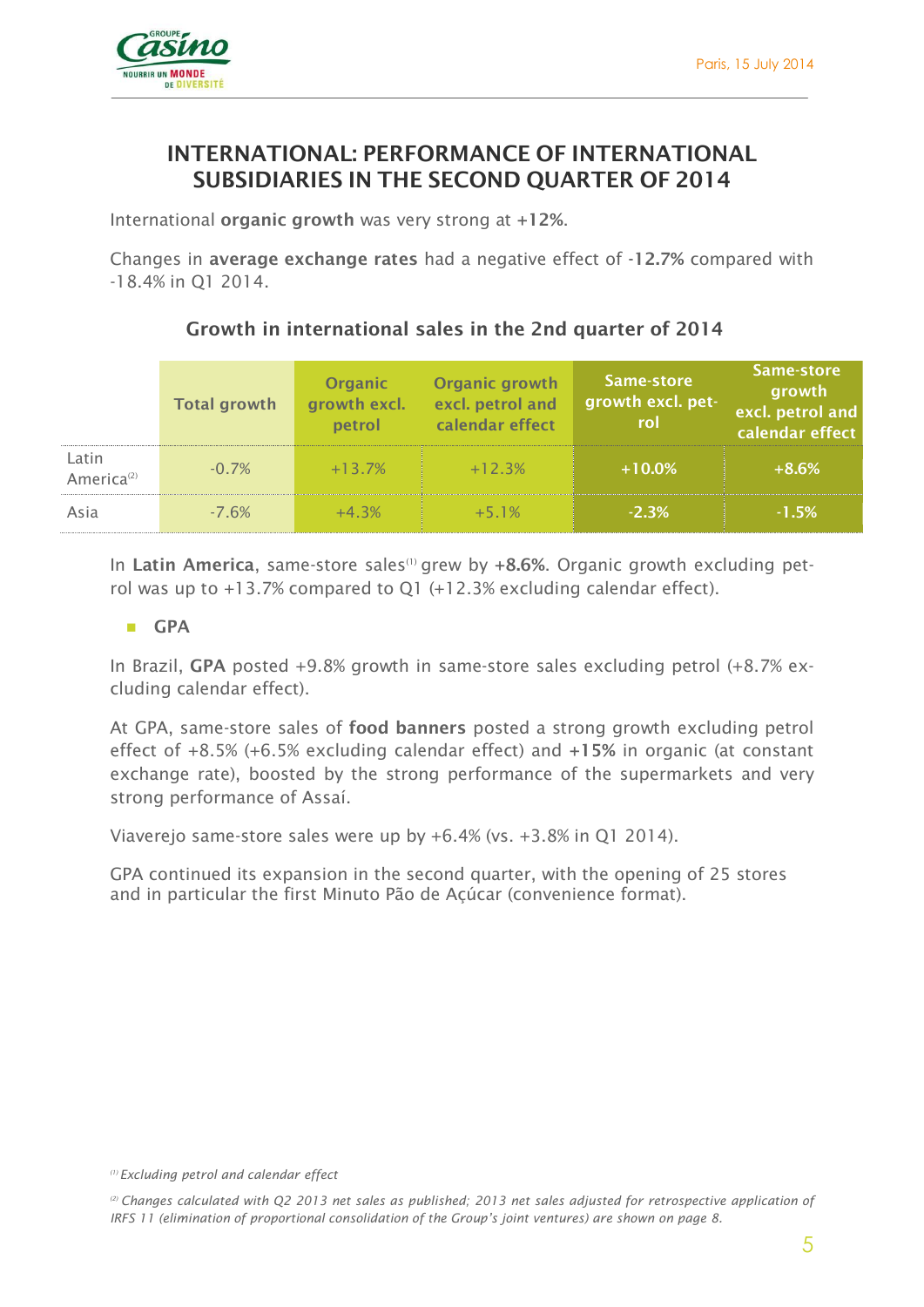

#### **Exito Group**

Organic (1) growth in **Exito** sales was positive. The growth benefited from the success of the key yearly promotional operations in Q2 2014 and a sustained pace of expansion, particularly through affiliates ("Aliados") in the Surtimax format (508 such stores had been opened at the end of Q2 2014).

*Exito will publish its Q2 results on 23 July 2014.*

In Asia, organic sales growth<sup>(1)</sup> stood at +5.1%, despite the macroeconomic and political situation in Thailand. Total sales were affected by a negative foreign exchange effect of -11.9%.

#### **Big C Thailand**

**Big C** posted stronger organic growth <sup>(1)</sup> in Q2 2014 at (+4.6% vs. +3.3% in Q1 2014). Same-store sales (1) improved sequentially (-1.2% in Q2 2014 vs. -2.1% in Q1 2014). Big C continued to expand both in terms of stores and shopping malls.

#### **Big C Vietnam**

**Big C Vietnam** organic sales (1) were up by +9.4%. The banner continued to expand at a robust pace.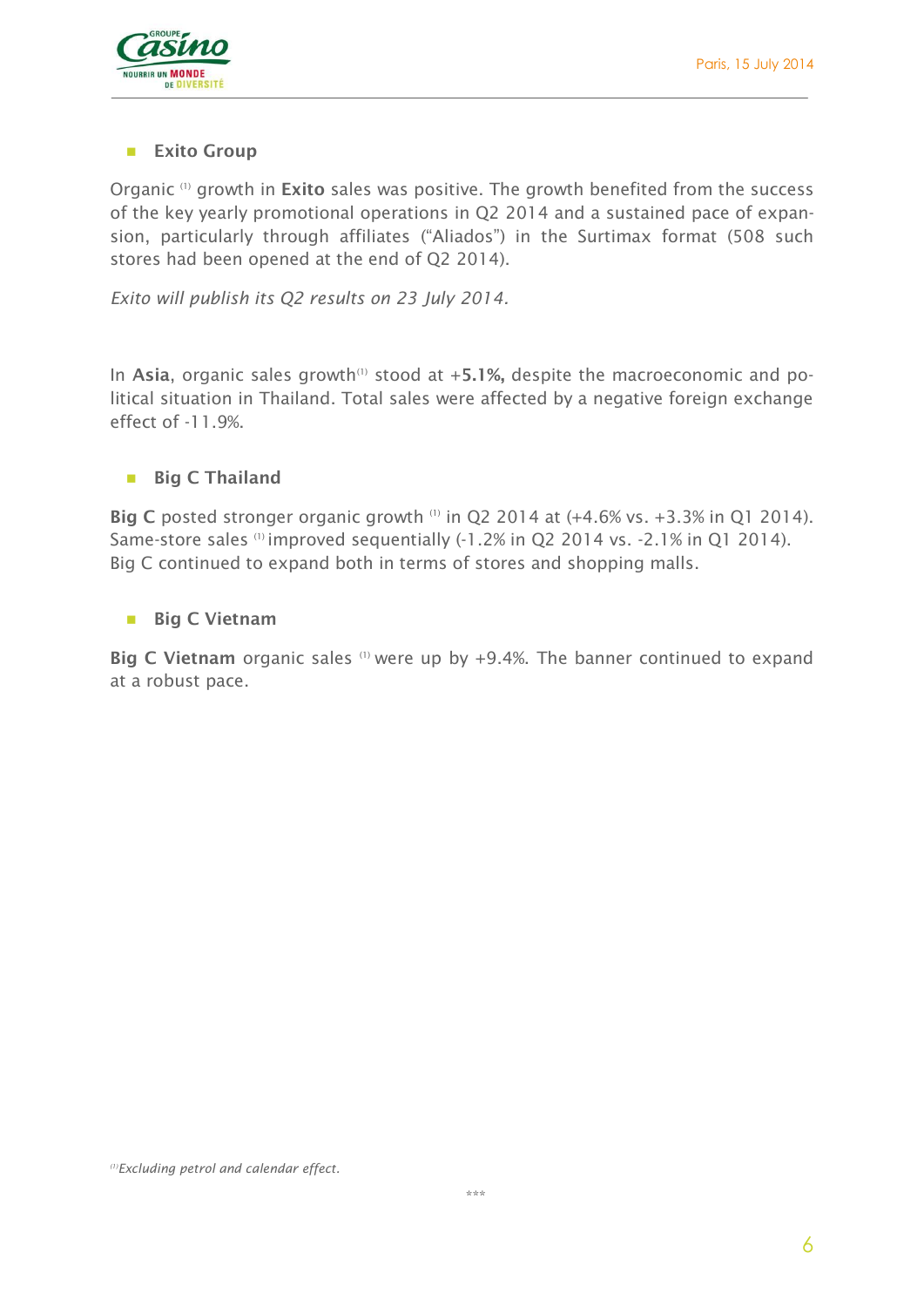

## **E-COMMERCE: STRONG GROWTH OF ACTIVITIES IN THE SECOND QUARTER OF 2014**

#### **Cdiscount + Monshowroom**

The volume of **Cdiscount** grew by +23.9% in the second quarter 2014. This strong growth is notably related to the marketplace where business grew by +85%.

|                                                    |                        |         | <b>Total growth</b> |
|----------------------------------------------------|------------------------|---------|---------------------|
|                                                    | Q2 2013 <sup>(2)</sup> | Q2 2014 | Q2 2014             |
| <b>CHANGE IN NET SALES OF</b><br>CDISCOUNT (IN €M) | 278.0                  | 326.6   | $+17.5%$            |
| GMV <sup>(1)</sup> (Business volume)               | 376.2                  | 466.1   | $+23.9%$            |
| Units sold                                         |                        |         | $+27.0%$            |

#### **Nova Pontocom**

Nova Pontocom's GMW grew 44.1% in the second quarter 2014 and sales increased by 37.5% in BRL.

|                                                                         |                        |                     | <b>Total growth</b> |
|-------------------------------------------------------------------------|------------------------|---------------------|---------------------|
|                                                                         | Q2 2013 <sup>(2)</sup> | Q <sub>2</sub> 2014 | Q <sub>2</sub> 2014 |
| CHANGE IN NET SALES <sup>(1)</sup> OF NOVA<br><b>PONTOCOM (IN BRLM)</b> | 950.3                  | 1 306.9             | $+37.5%$            |
| GMV <sup>(1)</sup> (Business volume)                                    | 1.064.7                | 1.534.2             | $+44.1%$            |
| Units sold                                                              |                        |                     | $+37.0%$            |

*(1) GMV: Gross Merchandise Volume (including tax)*

*(2) The sales are now recorded on receipt of the goods by customers instead of on shipment. The Q2 2013 figures have been adjusted accordingly.*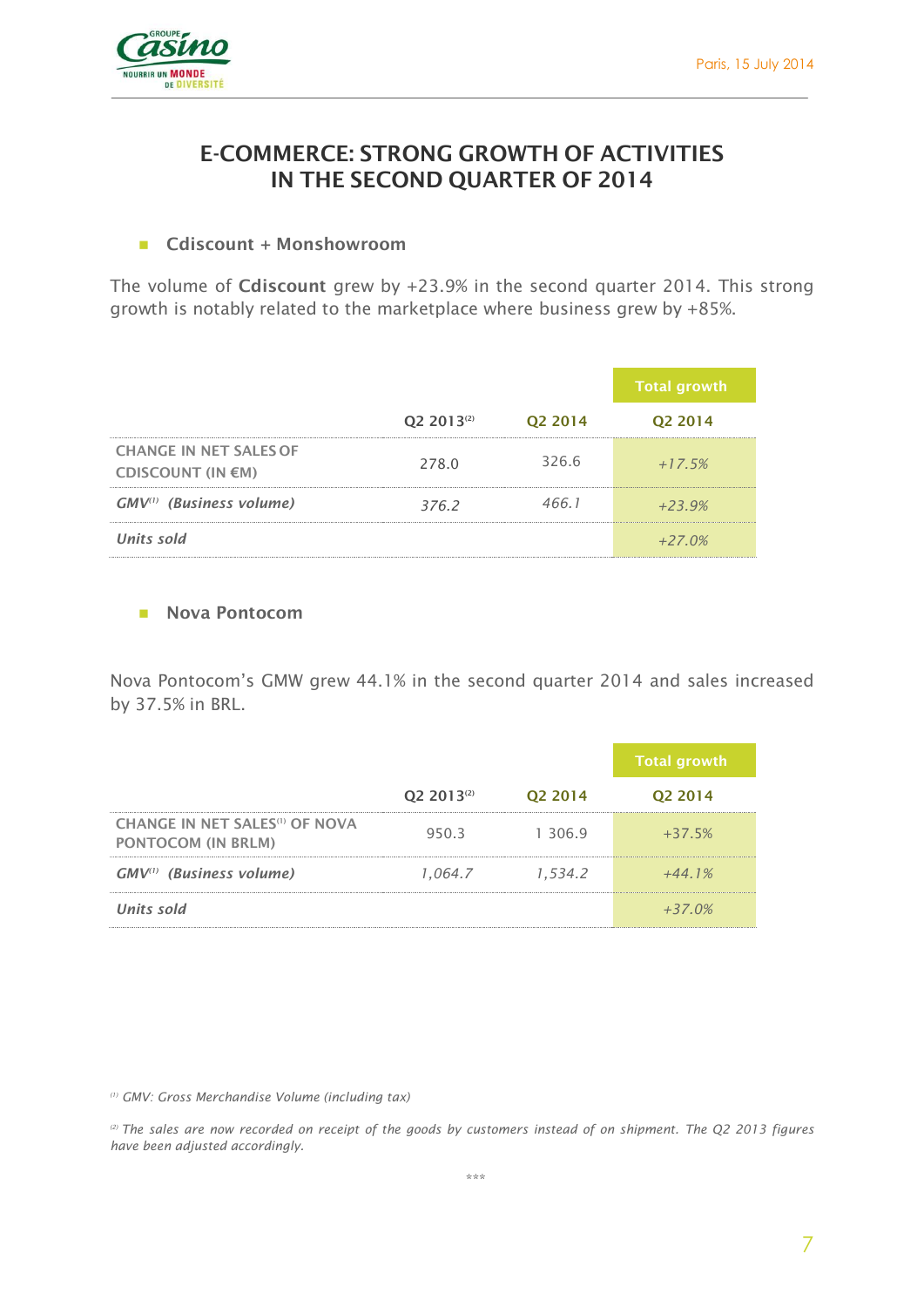

# **APPENDICES DETAILS AND SALES TRENDS**

The 2013 net sales figures presented below ("Q2 2013 adjusted") have been restated for retrospective application of IFRS 11 eliminating 2013 proportional consolidation. The Group's joint-ventures are now accounted in equity. The main companies impacted by the application of IFRS 11 and now accounted in equity are:

- In France : Geimex (Leader Price international brand) in O2 2013 and O2 2014
- In Uruguay : Disco in Q2 2013 and Q2 2014

The adjusted O2 2013 net sales figure presented below is  $\epsilon$ 66.1 million lower than the published O1 2013 net sales figure. The change concerns Disco and Geimex.

E-commerce activities sales are now recorded on receipt of the goods by customers instead of on shipment. The Q2 2013 figures have been adjusted accordingly, as well as rental income from GPA's malls.

| In $\epsilon$ m                    | Q2 2013<br>published | Q2 2013<br>adjusted | Q2 2014    | <b>Change Q2</b><br>2014/adjusted<br>Q2 2013 |
|------------------------------------|----------------------|---------------------|------------|----------------------------------------------|
|                                    |                      |                     |            | <b>Total growth</b>                          |
| <b>Total continuing activities</b> | 12,085.5             | 12,019.4            | 11,932.6   | $-0.7%$                                      |
| <b>France</b>                      | 4,886.2              | 4 8 6 4 , 0         | 4 847,2    | $-0.3%$                                      |
| o/w Géant Casino hyper-<br>markets | 1,148.5              | 1,148.5             | 1,157.9    | $+0.8%$                                      |
| o/w Casino supermarkets            | 849.4                | 849.5               | 839.0      | $-1.2%$                                      |
| o/w Proximity stores               | 348.3                | 347.6               | 333.7      | $-4.0%$                                      |
| o/w Franprix - Leader<br>Price     | 1,130.2              | 1,119.0             | 1,101.5    | $-1,6%$                                      |
| o/w Monoprix                       | 1,013.4              | 1,013.4             | 1,009.6    | $-0.4%$                                      |
| o/w Cdiscount and Mon-<br>showroom | 288.4                | 278.0               | 326,6      | $+17.5%$                                     |
| o/w Mercialys                      | 30.8                 | 30.7                | 0,0        | n.s.                                         |
| <b>International</b>               | 7,199.3              | 7,155.5             | 7 085,3    | $-1.0%$                                      |
| Latin America                      | 6,057.1              | 6,013.2             | 6 0 1 7 .1 | $+0.1%$                                      |

## **2013 SALES ADJUSTED FOR IMPACT OF RETROSPECTIVE AP-PLICATION OF IFRS 11 AND 2014/ADJUSTED 2013 CHANGES**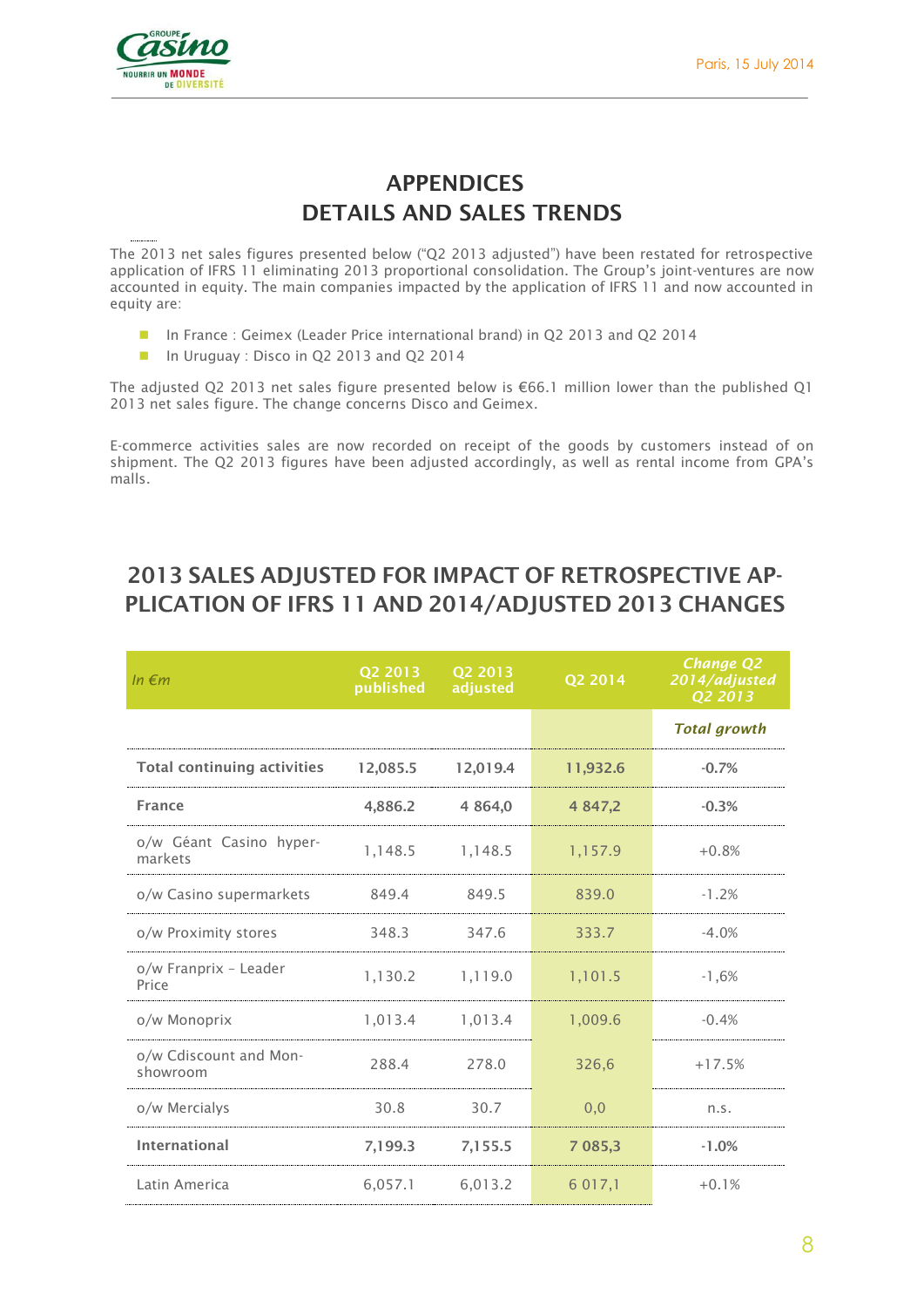

| Asia          | $U \prec U$ |       | 861 6 | $-7.6%$ |
|---------------|-------------|-------|-------|---------|
| Other sectors | 209 R       | ንበዓ ጸ | 206.6 | $-1.6%$ |

## **MAIN CHANGES IN THE SCOPE OF CONSOLIDATION**

■ Full consolidation of Monshowroom as of 2 September 2013.

Main changes in scope within the Franprix-Leader Price group in France following integration of regional networks:

- Full consolidation of GUERIN as of 30 June 2013
- Full consolidation of NORMA stores as of 31 July 2013
- Deconsolidation of Volta 10 as of 30 September 2013

#### EXCHANGE RATES

| Average exchange rates      | 02 2013 | 02 2014  | Change effect |
|-----------------------------|---------|----------|---------------|
| Argentina (EUR/ARS)         | 6.7345  | 10.7101  | $-371%$       |
| Uruguay (EUR/UYP)           | 25.4438 | 30.9096  | $-17.7\%$     |
| Thailand (EUR/THB)          | 39.2025 | 44 61 70 | $-121%$       |
| Vietnam (EUR/VND) (x 1000)  | 273568  | 288474   | $-5, 2\%$     |
| Colombia (EUR/COP) (x 1000) | 23995   | 26856    | $-10.7\%$     |
| Brazil (EUR/BRL)            | 2.6688  | 31499    | $-15.3%$      |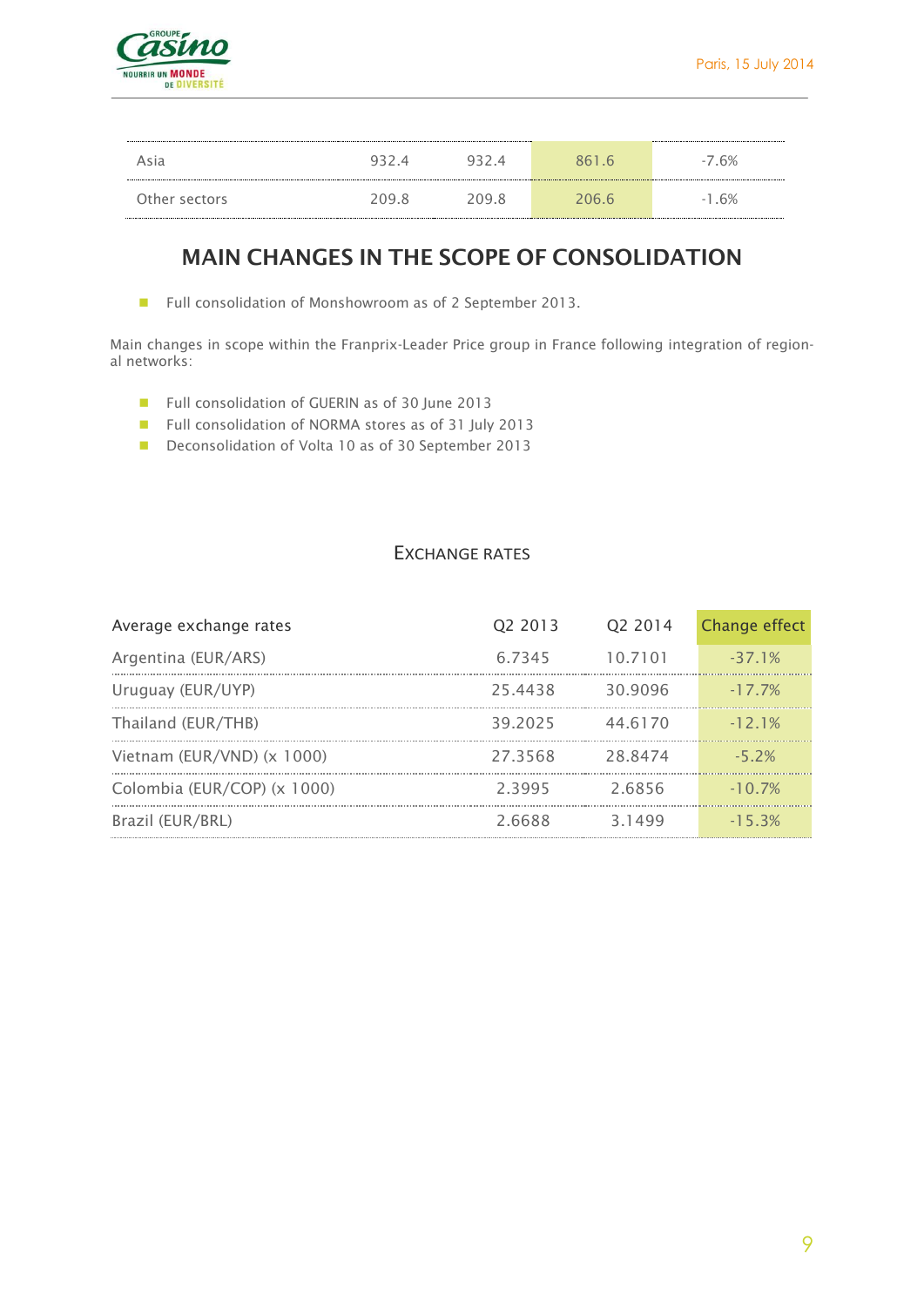

## PERIOD-END STORE NETWORK: FRANCE

| <b>France</b>                                    | 31 Dec. 2013 | 31 March 2014 | 30 June 2014    |
|--------------------------------------------------|--------------|---------------|-----------------|
| Géant Casino hypermarkets                        | 126          | 126           | 126             |
| Of which French Affiliates                       | 7            | 7             | $\overline{7}$  |
| <b>International Affiliates</b>                  | 9            | 9             | 9               |
| + service stations                               | 97           | 97            | 97              |
| Casino supermarkets                              | 444          | 444           | 444             |
| Of which French Franchise Affiliates             | 60           | 58            | 60              |
| International Franchise Affiliates               | 34           | 34            | 32              |
| + service stations-                              | 176          | 176           | 177             |
| Monoprix                                         | 584          | 593           | 601             |
| Of which Franchise outlets/Affiliates            | 162          | 172           | 174             |
| Naturalia                                        | 77           | 78            | 79              |
| Naturalia Franchise outlets                      | $\mathbf{1}$ | 1             | $\overline{2}$  |
| Franprix                                         | 885          | 882           | 886             |
| Of which Franchise outlets                       | 344          | 340           | 345             |
| <b>Leader Price</b>                              | 619          | 673           | 728             |
| Of which Franchise outlets                       | 120          | 129           | 189             |
| Total supermarkets and discount stores           | 2,532        | 2,592         | 2,659           |
| <b>CONVENIENCE</b>                               | 7,347        | 7,147         | 6,821           |
| Other businesses (Cafeterias, Drive, etc.)       | 512          | 534           | 549             |
| <b>TOTAL France (excluding service stations)</b> | 10,517       | 10,399        | 10,155          |
| International                                    | 31 Dec. 2013 | 31 March 2014 | 30 June 2014    |
| <b>ARGENTINA</b>                                 | 22           | 22            | 26              |
| Libertad hypermarkets                            | 15           | 15            | 15              |
| Other businesses                                 | 7            | 7             | 11              |
| <b>URUGUAY</b>                                   | 54           | 54            | 54              |
| Géant hypermarkets                               | 2            | 2             | $\overline{2}$  |
| Disco supermarkets                               | 28           | 28            | 28              |
| Devoto supermarkets                              | 24           | 24            | 24              |
| <b>BRAZIL</b>                                    | 1,999        | 2,008         | 1,992           |
| Extra hypermarkets                               | 138          | 141           | 137             |
| Pao de Açucar supermarkets                       | 168          | 166           | 166             |
| Extra supermarkets                               | 213          | 213           | 213             |
| Assai discount stores                            | 75           | 77            | 78              |
| Extra Facil and Mini Mercado Extra superettes    | 164          | 168           | 184             |
| Casas Bahia                                      | 602          | 608           | 611             |
| Ponto Frio                                       | 397<br>157   | 393<br>159    | 361<br>159      |
| Drugstores<br>+ service stations                 | 85           | 83            | 83              |
| <b>COLOMBIA</b>                                  | 739          | 851           | 982             |
| Exito hypermarkets                               | 85           | 85            | 85              |
| Exito and Carulla supermarkets                   | 145          | 145           | 146             |
| Surtimax discount stores                         | 415          | 528           | 658             |
| o/w "Aliados"                                    | 269          | 379           | 508             |
| Exito Express and Carulla Express                | 91           | 90            | 90              |
| Other                                            | 3            | 3             | $\overline{3}$  |
| <b>THAILAND</b>                                  | 559          | 580           | 616             |
| Big C hypermarkets                               | 119          | 121           | 123             |
| <b>Big C supermarkets</b>                        | 30           | 30            | 32 <sup>°</sup> |
| Mini Big C superettes                            | 278          | 295           | 313             |
| Pure                                             | 132          | 134           | 148             |
| <b>VIETNAM</b>                                   | 35           | 36            | 38              |
| Big C hypermarkets                               | 25           | 26            | 28              |
| Proximity stores                                 | 10           | 10            | 10              |
| <b>INDIAN OCEAN</b>                              | 131          | 129           | 131             |